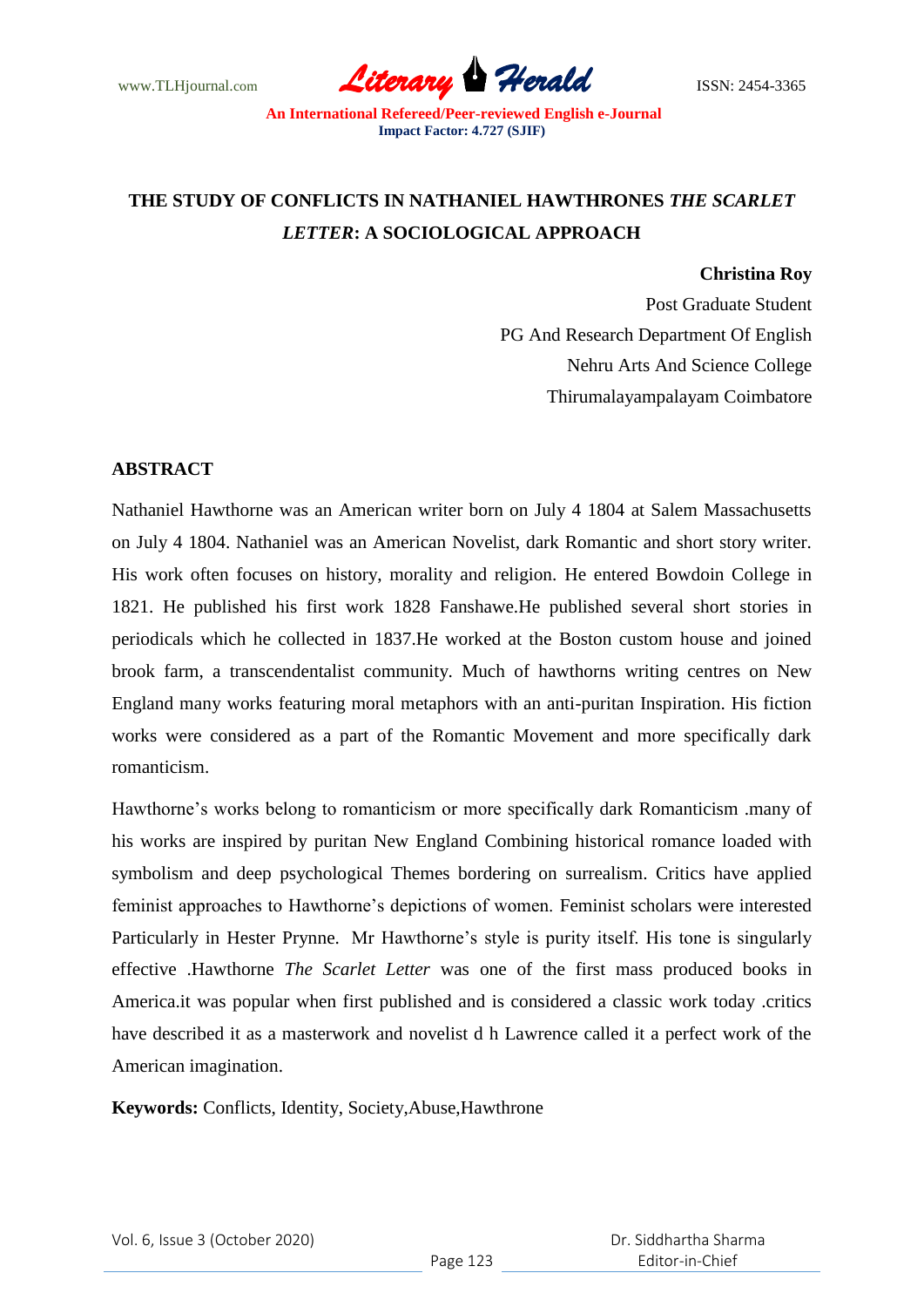www.TLHjournal.com *Literary Herald*ISSN: 2454-3365

# **SUMMARY**

*The scarlet letter* begins in seventeenth century Boston. A young women Hester Prynne is led from the town prison with her infant daughter pearl in her arms and the scarlet letter "A" on her breast. Hester is punished for her adultery. Hester's husband is a scholar much older than her she is sent her ahead to America but he never arrived in Boston. Hester has apparently had an affair as she has given birth to a child but she didn't reveal about her lovers identity. The elderly onlooker is Hester's missing husband who is now practicing medicine and calling himself roger Chillingworth .Hester supports herself by working as a sewer and pearl grows into a wilful, impish child. But community officials attempt to take pearl away from Hester but with the help of Arthur Dimmesdale but the mother and daughter manage to stay together.

Dimmesdale appears to be wasting away and suffers from mysterious heart trouble seemingly caused by psychological distress. Chillingworth also suspects that there may be a connection between the minister's torments and Hester's secret and chillingworth begins to test Dimmesdale for what he can learn from him. One afternoon when the minister sleeps Chillingworth discovers a mark on the man's breast which convinces him that his suspicion is correct.one night when pearl and her mother attend to attend a death bed they encounter Dimmesdale at top trying to punish himself for his sins. Hester and pearl join him and three link hands. Hester can see that the minister's condition is worsening. The former lovers plan to escape and flee to Europe where they can live pearl as a family. Both feels a sense of release and Hester removes her scarlet letter and lets down her hair. The day before the ship to sail the townspeople gather for a holiday and Dimmesdale preaches his most eloquent sermon ever.Dimmesdale confesses publically exposing a scarlet letter seared into the flesh of his chest and he falls dead. Hester and pearl leaves to Boston and no one knows what happened to them. Later pearl got married to European aristocrat and established a family of her own. Hester dies she is buried next to Dimmesdale .two share a single tombstone which bears a scarlet letter "A".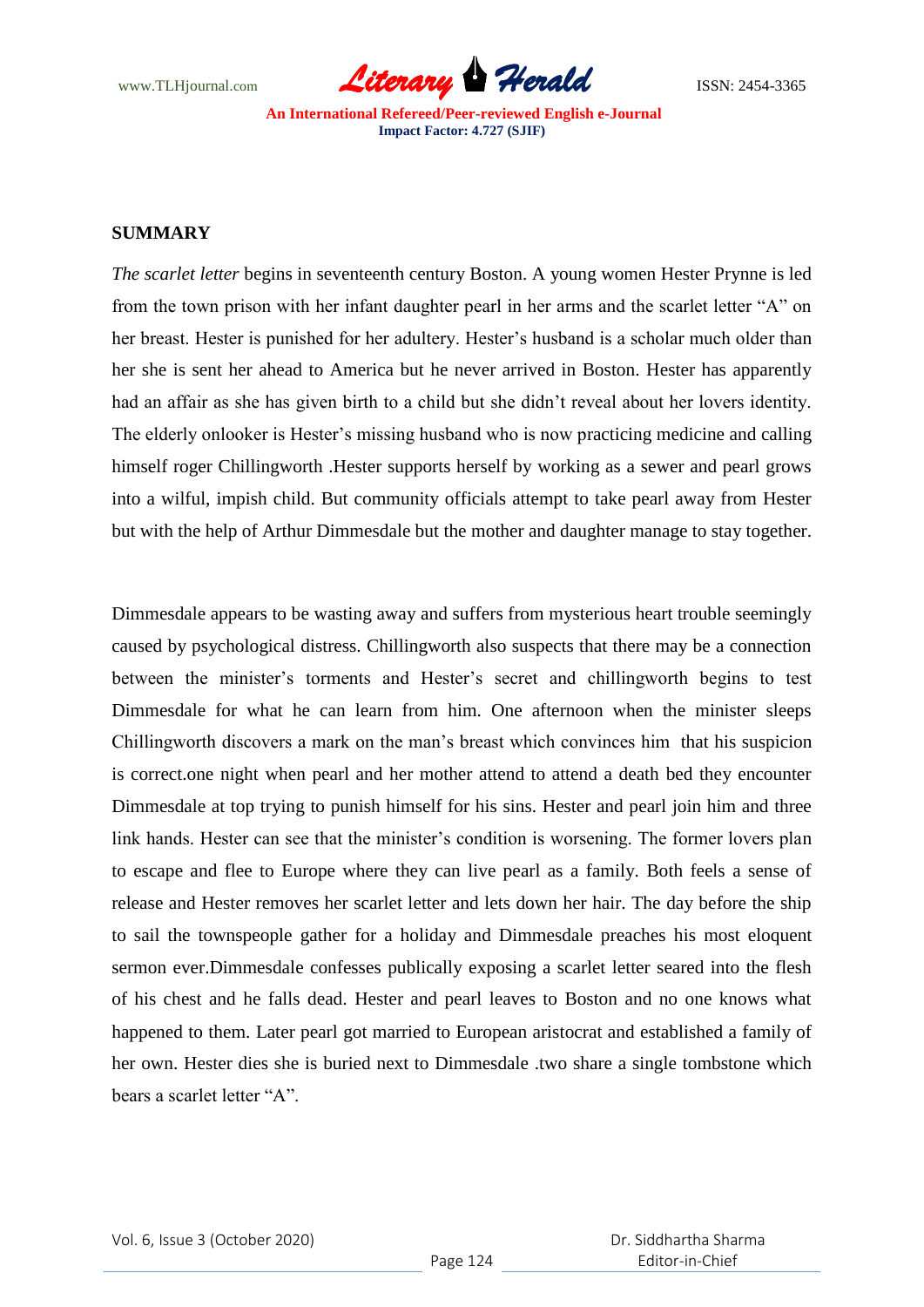www.TLHjournal.com *Literary Herald*ISSN: 2454-3365

Though sociology draws on the western tradition of rational inquiry established by the ancient Greeks it is specifically the offspring of  $18<sup>th</sup>$ -19<sup>th</sup> century. French philosopher Auguste Comte French philosopher coined the term sociology. Darwinian evolutionary theory is developed by some earliest sociologists in their attempts to establish a scientifically based academic discipline, creative thinkers including Herbert spencer ,Benjamin Kidd, Lewis H Morgan,E.B Tylor and L t Hobhouse these people developed analogies between human society and biological organism. Biological concepts as variance is introduced by them. Sociology is a social science which studies human societies their interactions and the processes that preserve and change.

#### HESTERS CONFLICTS

*The scarlet letter* depicts the drama of Hester Prynne a young puritan women living in New England who is condemned to forever wear the label of adultery upon her clothing. The evident societal labelling of Prynne which is rendered explicit by the enforced wearing of the scarlet letter upon her breast seems to reinforce the idea as advanced by some sociologists that a community needs to self-consciously create deviant persons or outsiders to uphold its sense of order. Social labelling arises when a society wishes to define itself as essentially normal, upright or moral against so called deviant influences. The problem with applying social labelling theory to Prynne however is the idea that labelling produces inevitably more deviant behaviour.one of the foundational concepts of social labelling is that labelling is a self-fulfilling prophecy Hawthorne reflect this Marxist theory and hopes to bring about ideas of individuality into the minds of his readers through Hester Prynne's suffering and also in her triumphant journey to independence. Seven year battle of Hester Prynne's with isolation at the bottom of the social structure and Hawthorne criticizes the "grim rigidity "of not only the puritan society but also parts of his own romantic time period. Hester was condemned to be socially imprisoned by her community and shunned because of her adultery. Hawthorne utilizes the character of Hester in order to provide a model for how one can go about living in a society split apart by conflicts arising from social class and economy.

#### IDENTITY AND SOCIETY